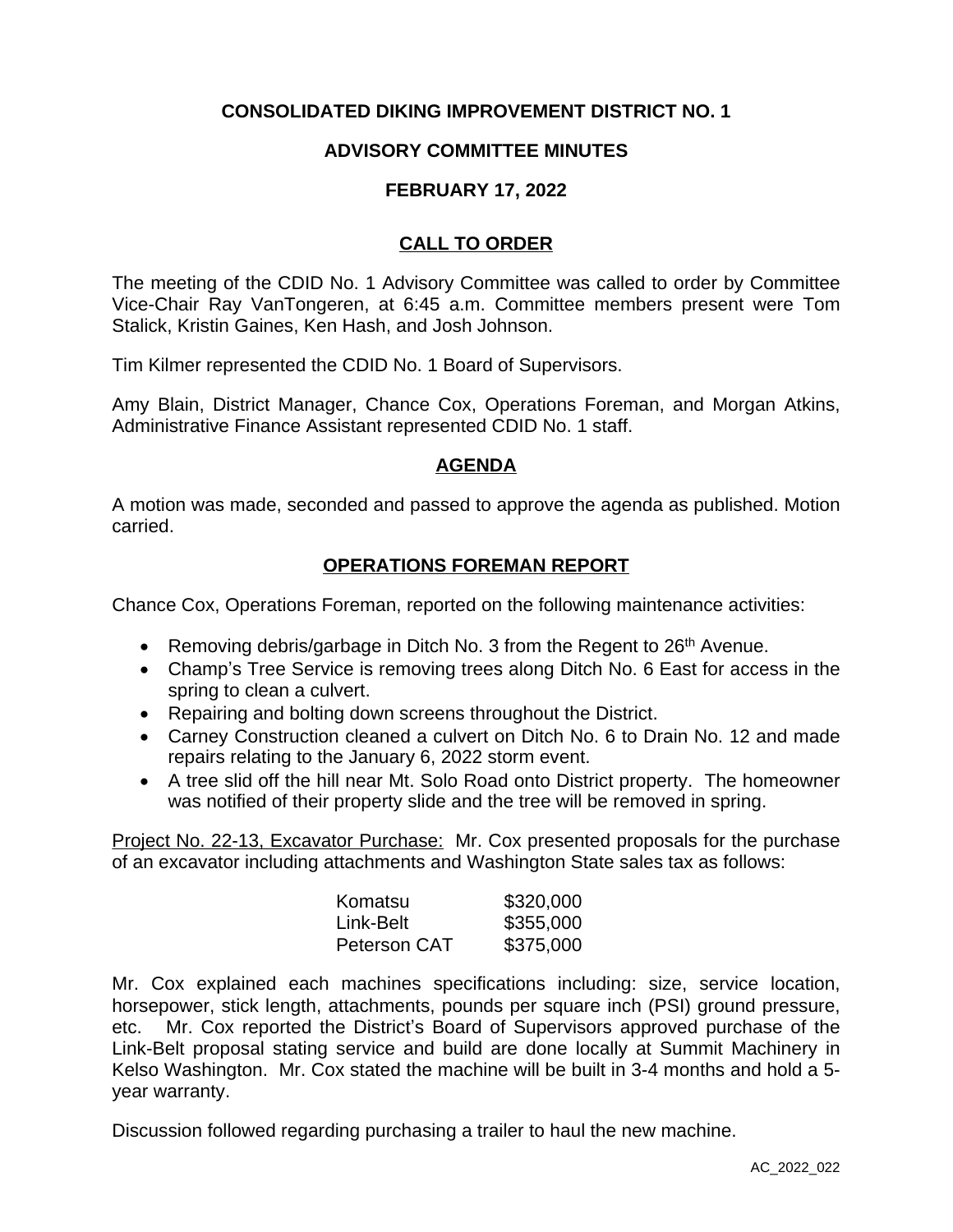### **DISTRICT ENGINEER'S REPORT**

Project No. 22-11, Coal Creek Paving: Amy Blain, District Manager, reported one bid was opened on February 10, 2022 from Lakeside Industries and they were deemed responsive and responsible. Ms. Blain stated Lakeside Industries was awarded the project and the total bid for paving and seal coating additives including Washington State sales tax was \$165,567.26. Ms. Blain noted several quotes were solicited and the budget amount for the project is \$200,000. Cowlitz County Public Works demolished existing asphalt from Coal Creek to the District's gate and used a saw to cut clean edges to the adjacent concrete bridge. District staff will complete prep work and rock to prepare for pavement.

#### **NEW BUSINESS**

Request for Qualifications for CDID No. 1 Legal Counsel: A Request for Qualifications (RFQ) for highly qualified attorneys with extensive experience in municipal law and special purpose districts was sent to those who have expressed interest in the CDID No. 1 Legal Counsel position and to the Cowlitz-Wahkiakum Bar Association.

### **OLD BUSINESS**

January 6, 2022 Storm Event Review: Ms. Blain reported following the January 6, 2022 storm event District staff identified areas for improvement. Ms. Blain recalled discussion at the January 20, 2022 Advisory Committee meeting Advanced Electrical Technologies (AET) was installing action alerts at the pump stations and in the District's Win911 system that will alert staff when water levels rise quickly to open radial gates and a second alarm to alert staff if water continues to rise after the radial gate is open. AET also programed automatic pump redundancy as a test at the 3<sup>rd</sup> Avenue Pump Station so when the second pump is called for, they are automatically turned on instead of waiting another 6" to kick on. Ms. Blain noted if the 3<sup>rd</sup> Avenue Pump Station automatic pump redundancy programming is successful it will be programmed to all other pump stations. The District also plans to execute an Interlocal Agreement for Mutual Aid with the City of Longview and an Agreement for Services of Independent Contractor with Advanced Excavating Specialists (AES) for emergency preparedness. Ms. Blain stated District staff continue researching an offsite hosted server to ensure the District's Win911 system remains active during a storm and additional pumping for Ditch No. 6 East.

#### **OPEN DISCUSSION**

Ms. Blain reported the District is advertising for an Operator position closing on February 28, 2022. Ms. Blain stated several applicants have been received.

Mr. Stalick stated this would be his last meeting, he accepted a position at a job in another state. Mr. Stalick stated he has appreciated the last 20+ years being a part of the Advisory Committee.

Ms. Blain reported the Washington State Department of Ecology (DOE) issued \$108,000 in fines against North Pacific Paper Corporation (NORPAC) and